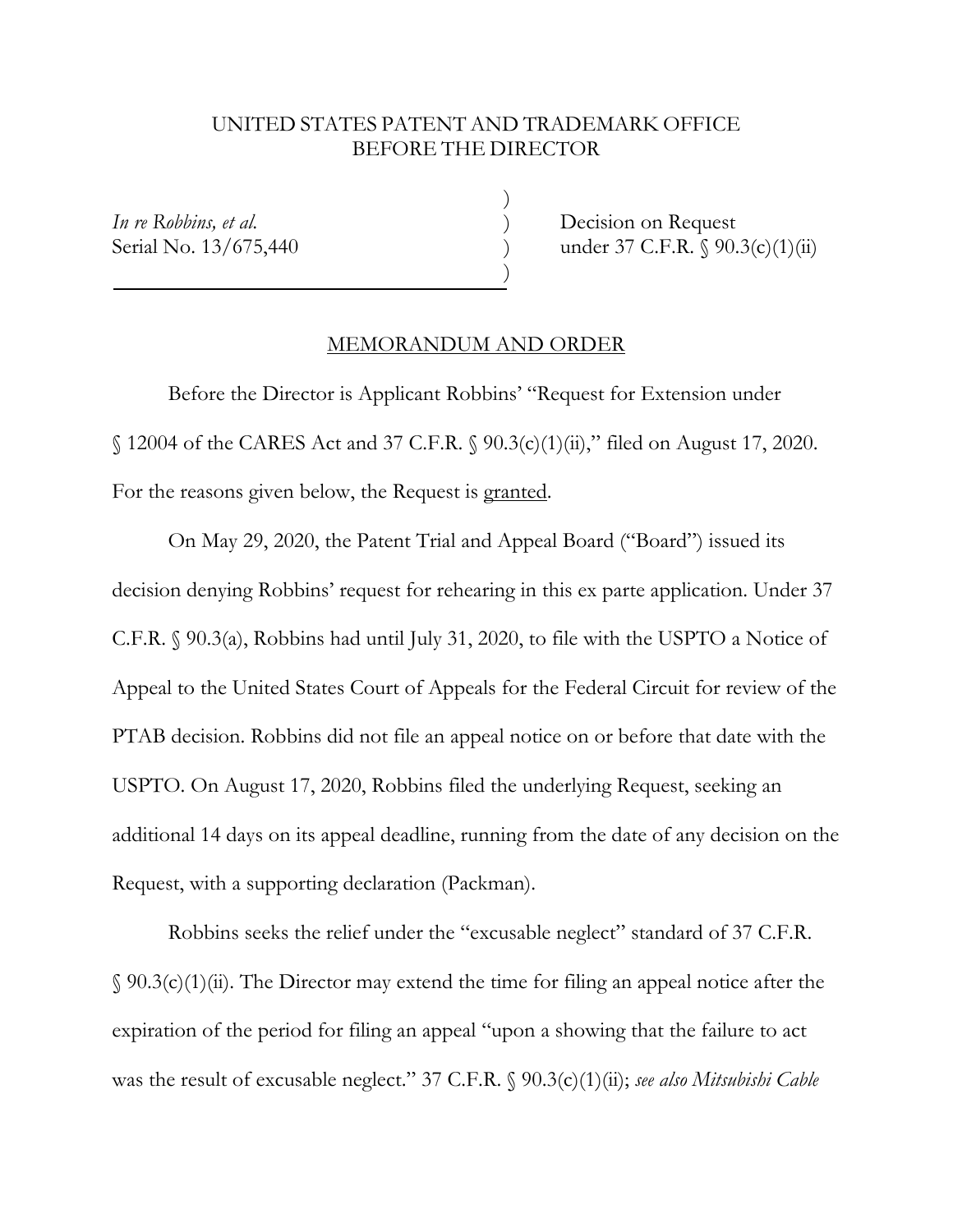*Industr., Ltd., et al. v. Goto Denshi Co., Ltd.*, Memorandum and Order at 2-7, Paper No. 28 (IPR2015-01108) (May 3, 2017) ("*Mitsubishi*") (explaining why the Director retains authority to decide Rule 90 time-extension requests where an untimely notice of appeal has concurrently or subsequently been filed). The authority to decide such requests has been delegated to the Solicitor. *See* MPEP § 1002.02(k)(3). In determining excusable neglect, the USPTO applies the standard used by the Federal Courts. *See* MPEP § 1216; *Pioneer Inv. Servs. Co. v. Brunswick Assocs. Ltd. P'ship*, 507 U.S. 380, 395 (1993); *see, e.g.*, *Mitsubishi*, Mem. Op. at 7-14; *IpVenture, Inc. v. FedEx Corp.*, Memorandum and Order (Inter Partes Reexamination Control No. 95/001,896)

(Apr. 4, 2017).

The "excusable neglect" inquiry is

an equitable one, taking account of all relevant circumstances surrounding the party's omission. These include . . . [1] the danger of prejudice to [another party], [2] the length of the delay and its potential impact on judicial proceedings, [3] the reason for the delay, including whether it was within the reasonable control of the movant, and [4] whether the movant acted in good faith.

*Pioneer*, 507 U.S. at 395. Excusable neglect "is understood to encompass situations in which the failure to comply with a filing deadline is attributable to negligence." *Id.* at 394. Moreover, "[a]lthough inadvertence, ignorance of the rules, or mistakes construing the rules do not usually constitute excusable neglect, it is clear that excusable neglect . . . is a somewhat elastic concept and is not limited strictly to omissions caused by circumstances beyond the control of the movant." *Id.* at 392 (internal quotation marks omitted). The third *Pioneer* factor—relating to why the filing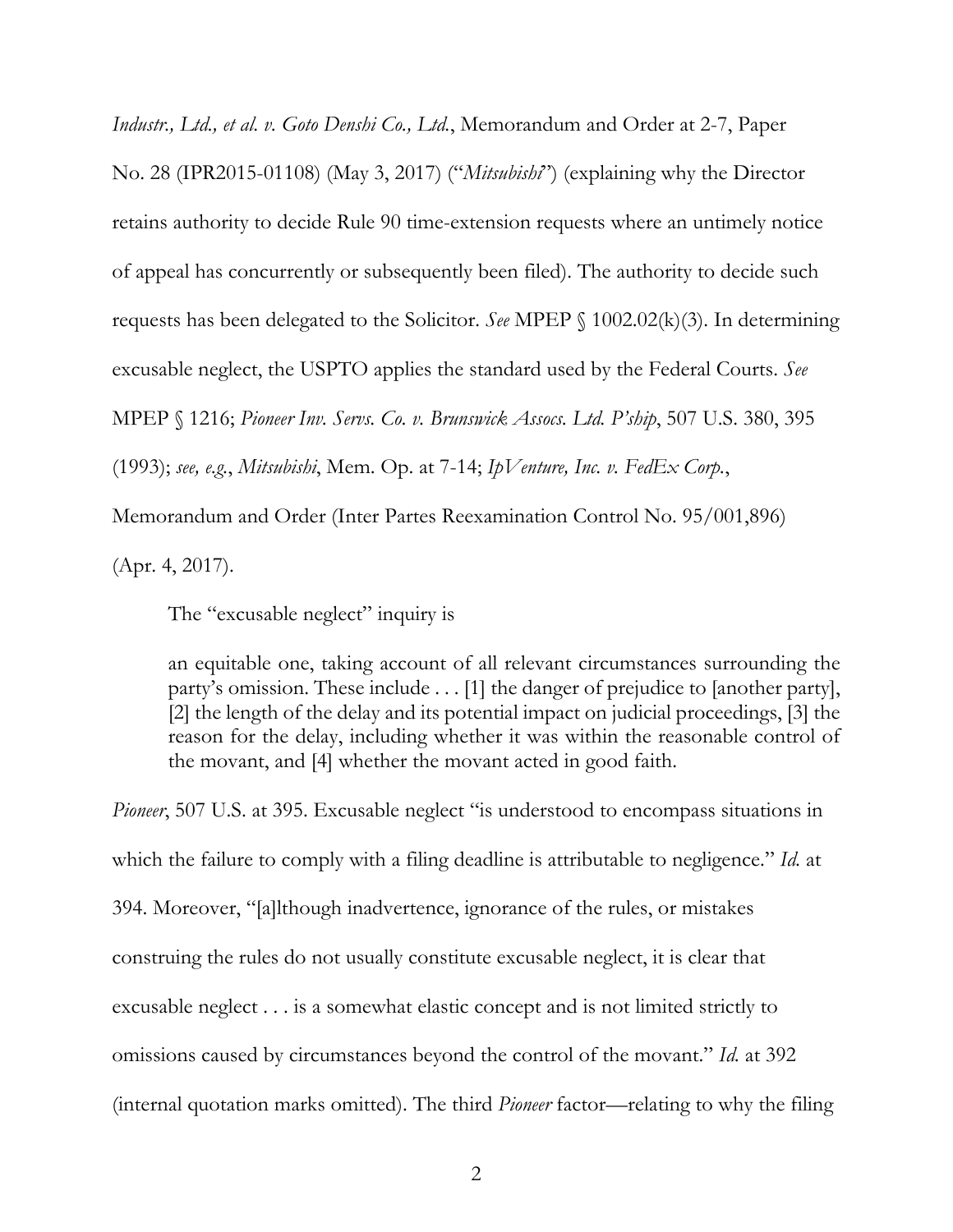was delayed—is generally considered the most important factor in the analysis, although it does not control the inquiry. *See, e.g.*, *FirstHealth of the Carolinas, Inc. v. Carefirst of Maryland, Inc.*, 479 F.3d 825 (Fed. Cir. 2007); *Pumpkin Ltd. v. The Seed Corps*, 43 USPQ2d 1582, 1586 n.7 (T.T.A.B. 1997).

 Here, Robbins more than adequately demonstrates entitlement to relief under the "excusable neglect" standard. On the third *Pioneer* factor, Robbins demonstrates a connection between the COVID outbreak and the communication errors resulting in the missed July 31, 2020 filing deadline. Robbins explains that its New York offices, where the responsible attorneys practice, shuttered under New York Governor Cuomo's March 7, 2020 closure order. *See* Packman Decl. (¶¶ 3-4). The Board had not rendered its decision on the rehearing request at that time. Robbins' attorneys adopted new mail routing procedures to accommodate the COVID shutdown, using a "skeleton crew" to send all paper mail to Mr. Packman, who then forwarded it to the responsible attorneys. *Id.* (¶ 4). Given the office's closure, Robbins' attorneys were unable to monitor the limited staff available to execute those procedures. *Id.* While the New York offices received the Board decision on June 5, 2020, the interim procedures failed to route the decision to Mr. Packman. *Id.* (¶ 6). Robbins' attorneys were not aware of the Board decision until August 12, 2020, when Mr. Packman received the USPTO Notice of Abandonment (dated August 10, 2020). *Id.* (¶¶ 5-6).

 The communication error here resulted from interim procedures necessitated by the COVID pandemic. Under the circumstances, those interim procedures reflect

3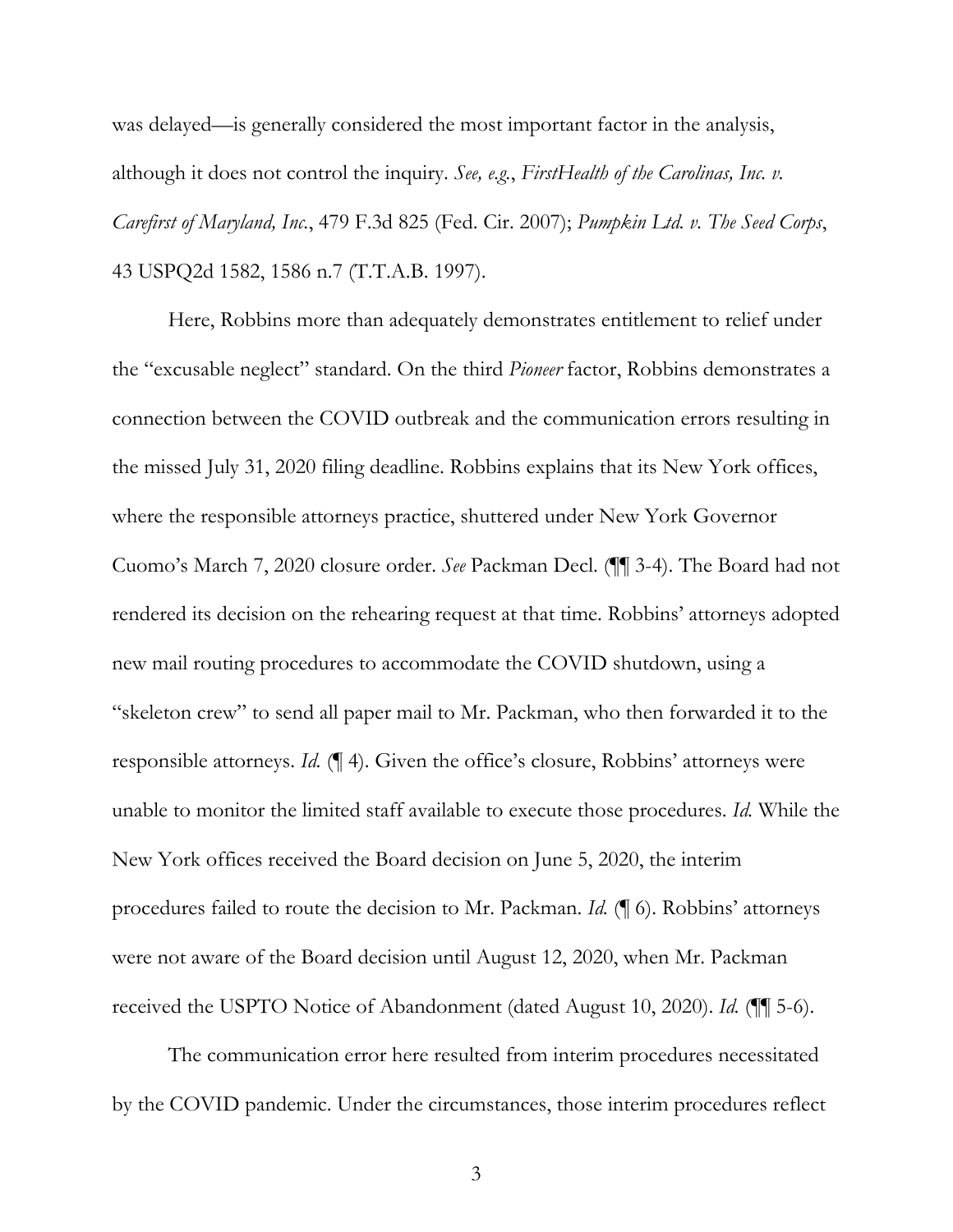reasonable steps to mitigate the direct impact of the COVID pandemic on Robbins' ability to meet his deadline. The failure of those steps was not within the reasonable control of Robbins' attorneys. These facts support granting the request relief under the third *Pioneer* factor.

Further, the other *Pioneer* factors weigh in favor of the requested relief. There is no apparent prejudice to another party or proceeding by granting the requested extension. Robbins acted in good faith to carry out its responsibility to keep apprised of USPTO communications, and then seek additional time once it learned it had missed a filing deadline. Robbins then sought additional time to file its appeal notice within a reasonable time after learning of the lapsed deadline. There is no indication that Robbins abdicated the responsibility to make a prompt determination of whether to pursue appeal or otherwise "flout[ed]" the filing deadline. *See Pioneer*, 507 U.S. at 388. Thus, on balance, the Director finds that application of the *Pioneer* factors here weighs in favor of granting Robbins' requested extension.

Robbins also separately seeks relief under the USPTO "CARES Act" notice relating to extensions of time for PTAB filings impacted by the COVID pandemic. Req. at 3 (citing *June 2020 Update Regarding Certain Patent-Related Timing Deadlines under the Coronavirus Aid, Relief, and Economic Security Act and Other Relief Available to Patent Applicants and Patentees* ("June 2020 Notice") at 1 (June 29, 2020) (available at https://www.uspto.gov/sites/default/files/documents/Patents-Notice-CARES-Act-2020-06.pdf)). It is unnecessary to determine whether Robbins is separately entitled